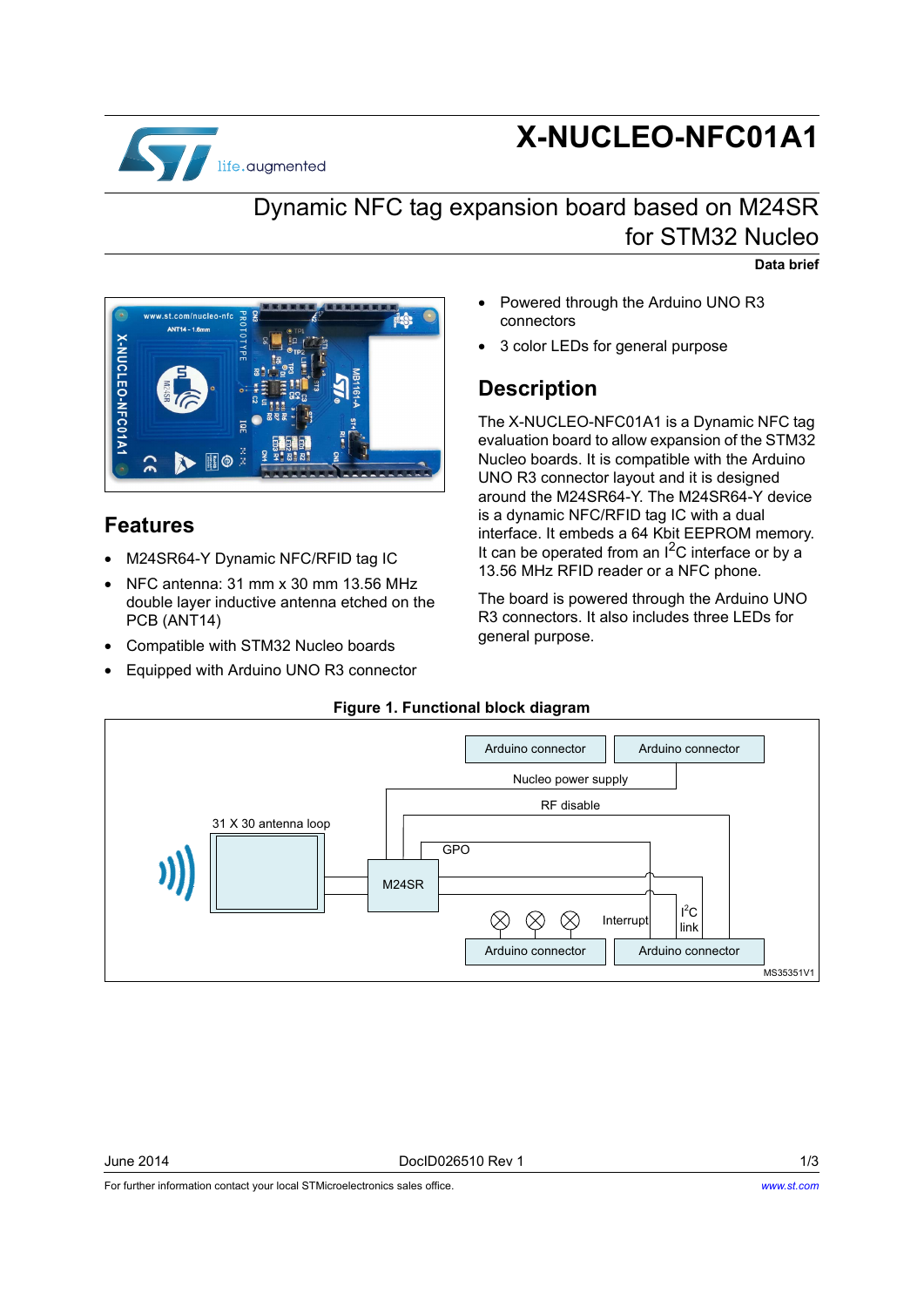# **1 Revision history**

| Table 1. Document revision history |  |  |
|------------------------------------|--|--|
|------------------------------------|--|--|

| Date        | <b>Revision</b> | <b>Changes</b>   |
|-------------|-----------------|------------------|
| 19-Jun-2014 |                 | Initial release. |